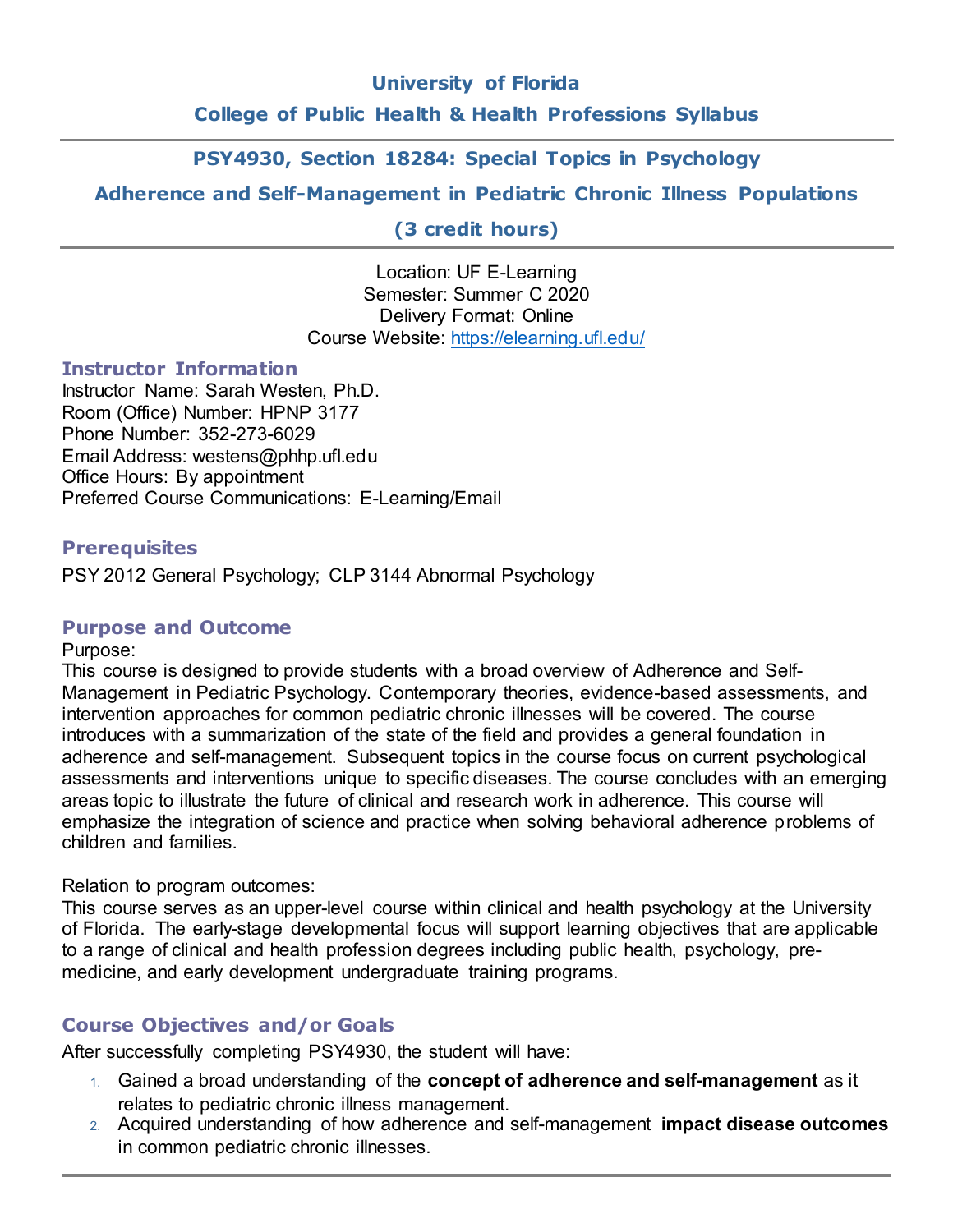- 3. Learned the role of pediatric psychologists in the **clinical assessment** of adherence and selfmanagement, with an emphasis on disease-specific evidence-based concepts.
- 4. Learned the role of pediatric psychologists in the **clinical intervention** of adherence and selfmanagement, with an emphasis on disease-specific evidence-based concepts.
- 5. Gained a broad understanding of **barriers that impact adherence and self-management** in pediatric chronic illness populations.
- 6. Acquired practice **reading and critiquing scientific literature** related to adherence and selfmanagement in common pediatric chronic illnesses.

## **Instructional Methods**

This course will be conducted online via the UF Canvas E-Learning system. All course content will be provided through assigned readings, video lectures, and other posted assignments or discussions. To ensure student understanding and attention to material, students will participate in lecture quizzes for several modules, two exams, and extend learning beyond course content through assignments and a written paper (see below for more information).

This is a highly structured and content-paced course, meaning that you cannot progress to the next module until you have completed the prior one. Quizzes, assignments, and exams are locked by date, so it is *critically* important that you stay up to date and complete your modules each week. Since this is an online course that is designed to be completed through the course website, it is expected that students will complete all quizzes, exams, and assignments on their own – with no outside help from others unless specifically discussed with the course instructor. There are no group assignments in this course – thus, you need to complete all tasks independently.

The format of this course will be primarily lectures, given primarily by the course instructor with occasional possible guest lecturers or selected videos. Case presentations and video demonstrations will also be used during this course, and these materials will be made available on the course website as well. Although the size and structure of this course somewhat limits class discussions, we strongly encourage students to ask questions, comment on, and discuss the material presented. Effort will be given to provide engaging and participatory lectures.

Finally, it is important for students to note that this course is designed to provide the *same amount of information* that would be given in a full 12-week, in-person course offered in the Summer. Therefore, the pacing of information is quite rapid with weekly student participation required.

# **The Respondus LockDown Browser and HonorLock Proctoring Services**

Use of The Respondus LockDown Browser will be required for all graded quizzes in this course. Use of HonorLock Proctoring Services will be required for all graded exams in this course. Please see details below for requirements to use these services. It is important that you plan ahead to ensure you have met all system and technology requirements to successfully use these services prior to quiz and exam deadlines. A webcam and microphone are required for exams.

### *The Respondus LockDown Browser:*

For graded **quizzes**, this course will use The Respondus LockDown Browser. If your quiz requires the use of this browser, it will say "requires use of the LockDown browser" in the title of the quiz and you will not be able to begin the quiz in a traditional browser. If you have not already installed the browser, you will be given a link to download the browser, or you may install the browser at any time from | this link. (All UF Computer Labs have LockDown browser installed.) Once you have installed the browser, you may use it for all future quizzes requiring the use of the LockDown browser. Once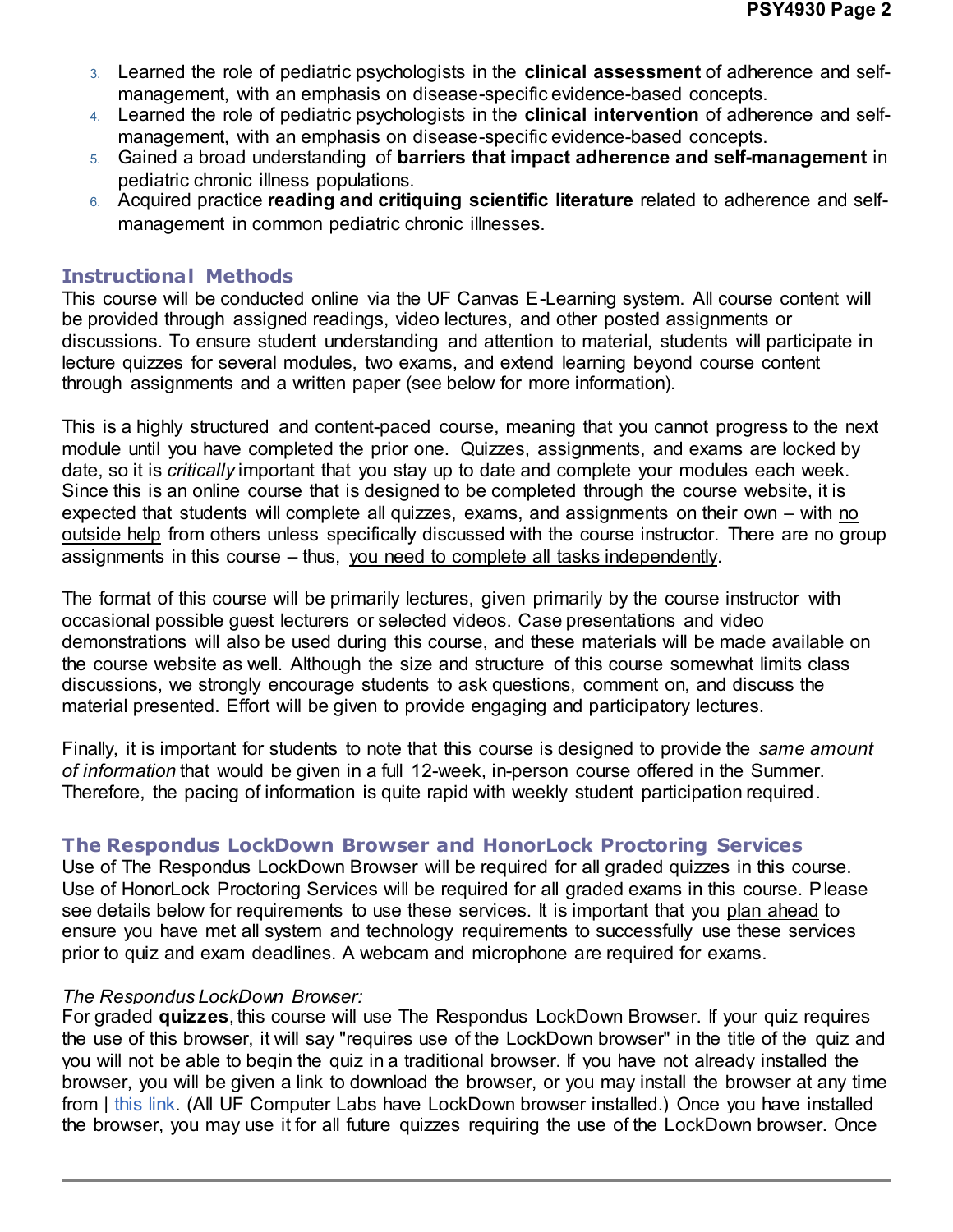you have installed the browser on your computer, open the LockDown browser. It will open directly to the E-Learning log-in page. Click **login** in the upper right corner and login using your gatorlink username and password. You will then be in E-Learning. Go to the course where the test is being given and begin the quiz. You want to make sure you have a strong, reliable internet connection when using LockDown browser. It is not recommended to take the quiz from a cafe or other open wireless connection. When taking a quiz in the LockDown browser, your computer will be disabled for all purposes except for taking the quiz. You cannot visit another website, open another application, copy/print any screen. The only way to get out of the LockDown browser is to submit your quiz.

# *HonorLock Proctoring Services:*

For graded **exams**, this course will use HonorLock proctoring service. HonorLock ensures exam integrity and enables administration of remote online exams.

- There will not be proctoring fees for this course.
- No pre-scheduling is required. You can take your exam at any time during the window it is open in E-Learning.
	- $\circ$  However, I caution you not to wait until the last minute, because you will run the extreme risk of having the exam close out automatically before you have had your full number of allowed minutes. The exam will close out at the time set in E-Learning regardless of how many minutes you have left to take the exam, and you will not be able to finish.
- HonorLock will record and audit your entire exam session.
- All recorded exam sessions will be reviewed as part of your final grade.
- Instances of cheating or inappropriate behavior will be considered violations of the Student Honor Code and will result in disciplinary action.
- Students will need to have Google Chrome, a microphone and webcam in place during the test-taking period. An inexpensive webcam and microphone should work fine. Students will NOT be allowed to take an exam without a webcam.
- Students will need to have some administrative rights on the computer they are using for the exam to enable the proctoring service to function.
- It is recommended that students not use a wireless Internet connection for exams. Please consider wire connecting your wireless laptop to your modem for a more reliable Internet signal during the exams. Inexpensive modem cables are available in most electronic stores and online.

# *HonorLock Set-Up:*

HonorLock is a user-friendly system, but you must follow these guidelines to register and take your exams:

- 1. Review the following HonorLock Student Information to obtain an overview of HonorLock:
- HonorLock Student Proctoring
- HonorLock Student Guide
- HonorLock Student Preparation Checklist

# *Taking Exams:*

Again, no pre-scheduling is required. You can take your exam at any time during the window it is open in E-Learning. Please plan accordingly to *finish your exams* by the time indicated it will close in E-Learning.

• Please plan on extra time to complete your exams to accommodate connection time and any technical issues that arise.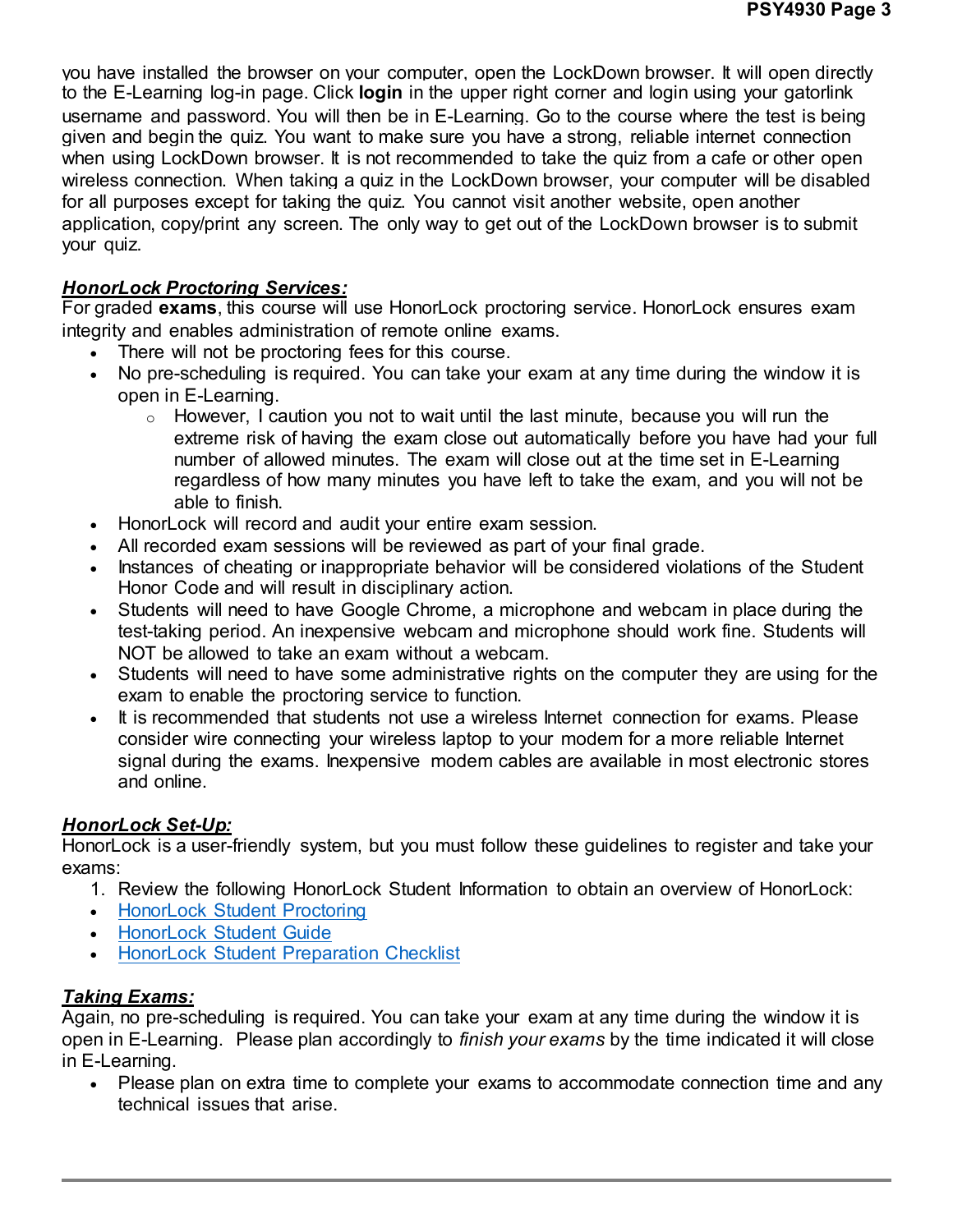- No human proctor will appear. You will take your exam with your camera recording the entire session.
- Once you finish and submit your exam, you will log out, and the exam session will be audited at HonorLock.
- 1. Keep the following in mind:
- 1. You must use Google Chrome browser with HonorLock.
- 2. When it is available open your exam in E-Learning.
- 3. Click "Get Started" and "Install Extension".
- 4. Click "Add extension" and then "Take the Quiz/Exam".
- 5. Click "Launch Proctoring" and "Allow" (HonorLock to use your camera).
- 6. Take the required photo by clicking "Take Photo" and click "Accept" if there is a clear image of you on screen. Otherwise "Redo".
- 7. Take the required photo of your picture ID.
- 8. "Begin the Room Scan" by clicking and then scan the room with your camera. Click "I'm done once complete.
- 9. Take the exam as normal.
- 10.Finish the exam, and HonorLock will automatically save and close as well.

# *Quiz and Exam Rules:*

- Quizzes and exams will be administered as described in the course schedule.
- Quizzes and exams are closed book, closed notes.
- Quizzes and exams are to be completed independently.
- No extra materials are allowed (e.g., no blank paper).
- Students must plan to take their quizzes and exams in an environment where other people are not in the room during testing.
	- o HonorLock: You are required to pan your camera around the room and your desk and clear it of anything not allowed in the exams.

# *Support:*

- **Respondus LockDown Browser:** If you encounter technical difficulties while taking a test using the LockDown browser, call the Help Desk (352) 392-4357 immediately. For more information, visit https://lss.at.ufl.edu/help/Student\_Help.
- **HonorLock:** Call HonorLock at 855-828-4004 for 24/7 support assistance. Then contact your instructor to let them know you had an issue. If applicable, other emergency numbers are available in your course site.

# **Description of Course Content**

Please refer to the E-Learning course website which breaks down each week with a review of readings, quizzes, exams, and/or assignments due. Links to recorded lectures and other resources will be provided under the appropriate week in E-Learning. Readings, with the exception of the textbook, will be accessible via the E-Learning website. Additional readings beyond those listed may be uploaded to E-Learning based on class interest, guest lecturers, or updates in research. It is highly suggested that readings are completed prior to viewing lectures. Lectures will serve as a summary and application of readings. This schedule is subject to change due to instructor planning. Check E-Learning weekly for updates and announcements.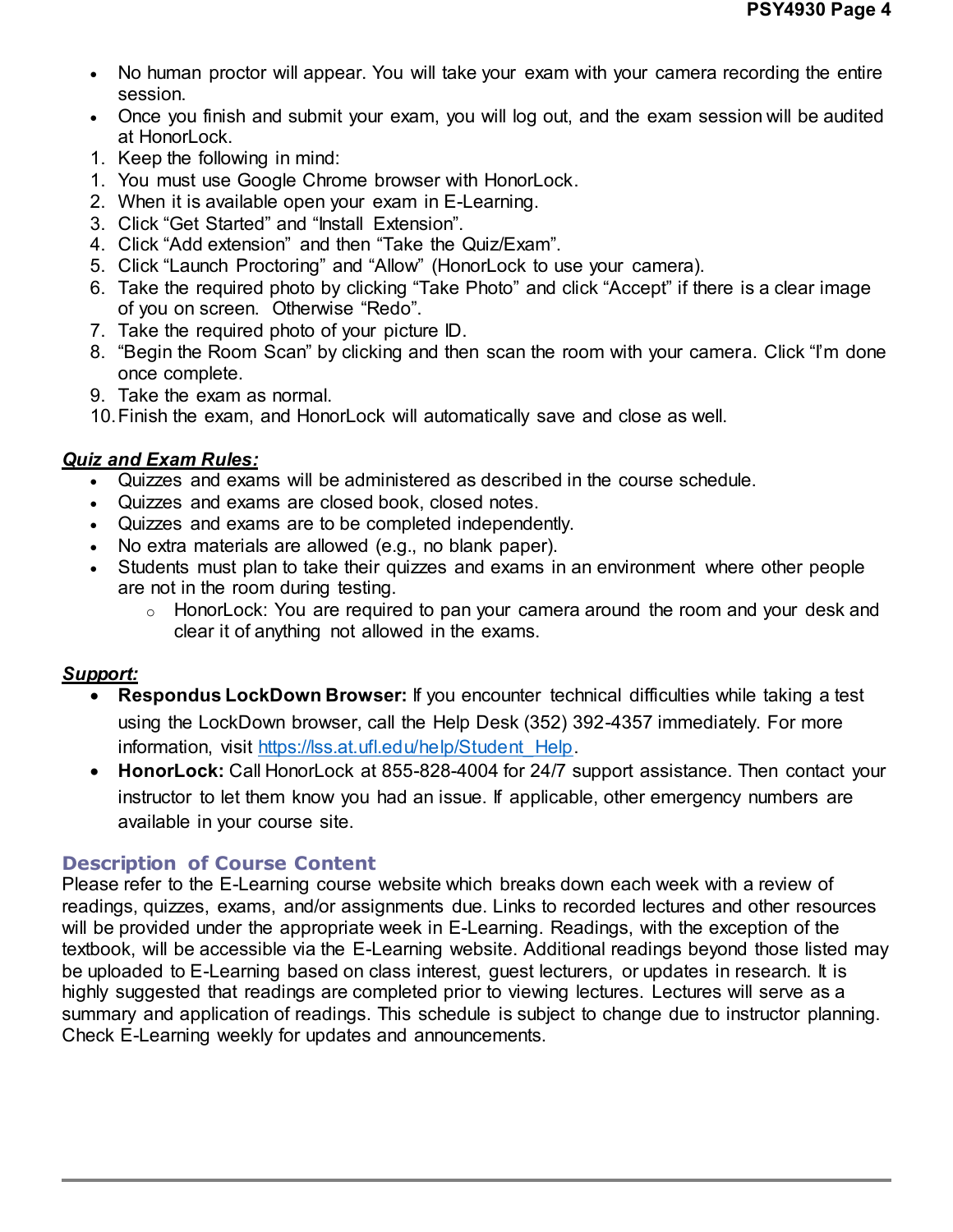| Week           | Dates                                                                                                                                                                                                                                                                                                                             | <b>Topic</b>                                                      | Readings                                                                                                                                                                 | Quizzes/Exams                                             | Assignments                         |  |  |  |  |  |  |  |
|----------------|-----------------------------------------------------------------------------------------------------------------------------------------------------------------------------------------------------------------------------------------------------------------------------------------------------------------------------------|-------------------------------------------------------------------|--------------------------------------------------------------------------------------------------------------------------------------------------------------------------|-----------------------------------------------------------|-------------------------------------|--|--|--|--|--|--|--|
| 1              | Syllabus Overview<br>Introduction to<br>Adherence and<br>$5/11/-$<br>Self-Management in<br>Pediatric<br>5/17<br>Populations<br>Pediatric Asthma<br>Childhood Obesity<br>$5/18 -$<br>$5/24$<br>Pediatric Type 1<br><b>Diabetes</b><br><b>Cystic Fibrosis</b><br>$5/25$<br>(Holiday)-<br>5/31<br>Chronic Pain<br>Pediatric Oncology |                                                                   | Driscoll & Modi<br>Chapter 1<br>Modi, Pai,<br>Hommel &<br>Drotar (2012)<br>Quittner, Modi,<br>Lamanek  &<br>Rapoff (2008)                                                | Quiz 1 open<br>5/15 at 6:00am to<br>5/17 at 11:59pm       |                                     |  |  |  |  |  |  |  |
| $\overline{2}$ |                                                                                                                                                                                                                                                                                                                                   |                                                                   | Driscoll & Modi<br>Chapters 2 & 4<br>Gray, Netz,<br>McConville &<br>Schaefer (2018)<br>Rahelic, Glabska,<br>Guzek & Krnic<br>(2020)                                      | Quiz 2 open<br>5/22 at 6:00am to<br>5/24 at 11:59pm       | Assignment 1<br>Due 5/24 at 11:59pm |  |  |  |  |  |  |  |
| 3              |                                                                                                                                                                                                                                                                                                                                   |                                                                   | Driscoll & Modi<br>Chapters 3 & 5<br>Westen, Warnick,<br>Albanese-<br>$O'$ Neill $\ldots$ &<br>Janicke (2019)<br>Hommel, Rausch,<br>Towner &<br>Stallings (2019)         | Quiz 3 open<br>5/29 at 6:00am to<br>5/31 at 11:59pm       |                                     |  |  |  |  |  |  |  |
| 4              | $6/1 -$<br>6/7                                                                                                                                                                                                                                                                                                                    |                                                                   | Driscoll & Modi<br>Chapters 6 & 7<br>Manworren &<br>Stinson (2016)<br>Morrison, Martsolf,<br>Wehrkamp &<br>Pai (2017)<br>Vandermorris,<br>Sampson, &<br>Korenblum (2020) | Quiz 4 open<br>6/5 at 6:00am to 6/7<br>at 11:59pm         | Assignment 2<br>Due 6/7 at 11:59pm  |  |  |  |  |  |  |  |
| 5              | $6/8 -$<br>6/14                                                                                                                                                                                                                                                                                                                   | Pediatric Sickle Cell<br><b>Disease</b><br>Midterm Exam<br>Review | Driscoll & Modi<br>Chapter 8<br>Badawy,<br>Thompson, Holl<br>& Liem (2018)                                                                                               | Quiz 5 open<br>6/12 at 6:00am to<br>6/14 at 11:59pm       |                                     |  |  |  |  |  |  |  |
|                | $6/15 -$<br>6/21                                                                                                                                                                                                                                                                                                                  | Midterm Exam                                                      |                                                                                                                                                                          | Midterm Exam open<br>6/18 at 6:00am to<br>6/19 at 10:00pm |                                     |  |  |  |  |  |  |  |
| 6              | $6/22 -$<br>7/5                                                                                                                                                                                                                                                                                                                   |                                                                   | <b>SUMMER BREAK</b>                                                                                                                                                      |                                                           |                                     |  |  |  |  |  |  |  |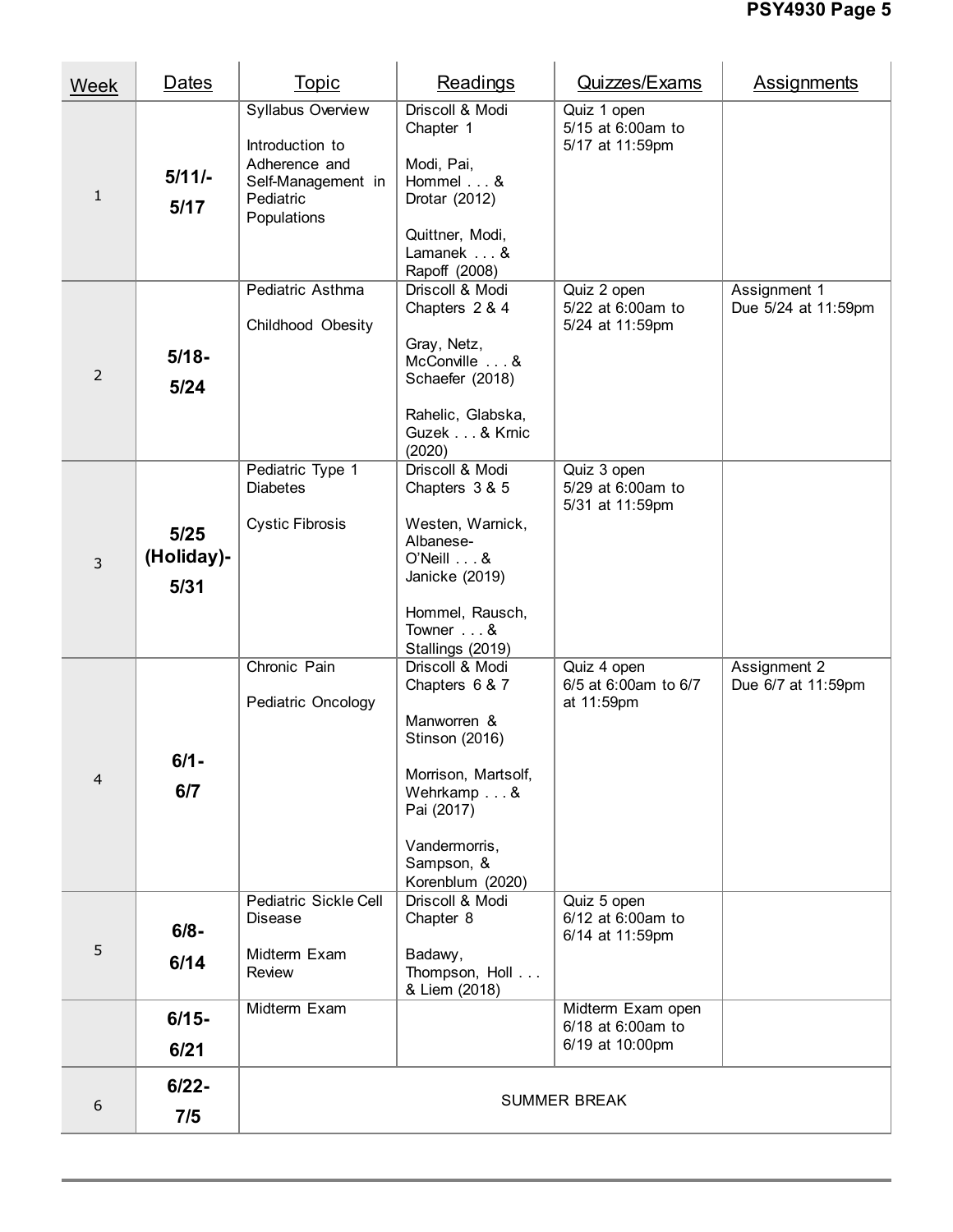|             |          | <b>Pediatric Epilepsy</b> | Driscoll & Modi      | Quiz 6 open       | Assignment 3        |
|-------------|----------|---------------------------|----------------------|-------------------|---------------------|
|             |          |                           | Chapters 9 & 10      | 7/10 at 6:00am to | Due 7/12 at 11:59pm |
|             |          | Spina Bifida              |                      | 7/12 at 11:59pm   |                     |
|             |          |                           | Gutierrez-Colina,    |                   |                     |
|             |          |                           | Smith, Mara, &       |                   |                     |
|             | $7/6-$   |                           | Modi (2018)          |                   |                     |
| 7           |          |                           | Wagner, Modi,        |                   |                     |
|             | 7/12     |                           |                      |                   |                     |
|             |          |                           | Johnson &            |                   |                     |
|             |          |                           | Smith (2017)         |                   |                     |
|             |          |                           |                      |                   |                     |
|             |          |                           | Psihogios, Kolbuck,  |                   |                     |
|             |          |                           | & Holmbeck (2015)    |                   |                     |
|             |          | Inflammatory Bowel        | Driscoll & Modi      | Quiz 7 open       |                     |
|             |          | Disease &                 | Chapters 11 & 12     | 7/17 at 6:00am to |                     |
|             |          | Gastrointestinal          |                      | 7/19 at 11:59pm   |                     |
|             | $7/13-$  |                           |                      |                   |                     |
|             |          | <b>Disorders</b>          | Barker, Shapiro,     |                   |                     |
| $\,8\,$     | 7/19     |                           | Lobato-Barrera       |                   |                     |
|             |          | <b>HIV/AIDS</b>           | & Leleiko (2020)     |                   |                     |
|             |          |                           |                      |                   |                     |
|             |          |                           | Piana, Danhof, &     |                   |                     |
|             |          |                           | Pasqua (2017)        |                   |                     |
|             |          | Solid Organ               | Driscoll & Modi      | Quiz 8 open       | Assignment 4        |
|             |          | Transplant                | Chapters 13 & 14     | 7/24 at 6:00am to | Due 7/26 at 11:59pm |
|             |          |                           |                      | 7/26 at 11:59pm   |                     |
|             | $7/20 -$ | Rheumatic                 | Yazigi (2017)        |                   |                     |
|             |          | <b>Diseases</b>           |                      |                   |                     |
| $\mathsf 9$ | 7/26     |                           | Brandelli,           |                   |                     |
|             |          |                           |                      |                   |                     |
|             |          |                           | Chambers,            |                   |                     |
|             |          |                           | Tetelman &           |                   |                     |
|             |          |                           | Wilson (2019)        |                   |                     |
|             |          | Dermatological            | Driscoll & Modi      | Quiz 9 open       | THINK AHEAD:        |
|             |          | <b>Disorders</b>          | Chapters 15 & 16     | 7/31 at 6:00am to | Paper Due 8/10 at   |
|             |          |                           |                      | 8/2 at 11:59pm    | 11:59pm             |
|             |          | Pediatric Sleep           | Shah, Cortina, Ernst |                   |                     |
|             | $7/27 -$ |                           | & Kichler (2015)     |                   |                     |
| 10          | 8/2      |                           |                      |                   |                     |
|             |          |                           | Watach,              |                   |                     |
|             |          |                           | Xanthopoulos,        |                   |                     |
|             |          |                           | Afolabi-Brown<br>&   |                   |                     |
|             |          |                           | Sawyer (2020)        |                   |                     |
|             |          | <b>Emerging Areas</b>     | Driscoll & Modi      | Quiz 10 open      | THINK AHEAD:        |
|             |          |                           | Chapter 17           | 8/7 at 6:00am to  | Paper Due 8/10 at   |
|             |          |                           |                      |                   |                     |
| 11          | $8/3 -$  | <b>Final Exam Review</b>  |                      | 8/9 at 11:59pm    | 11:59pm             |
|             |          |                           | Plevinsky,           |                   |                     |
|             | 8/9      |                           | Gutierrez-Colina,    |                   |                     |
|             |          |                           | Carmody  &           |                   |                     |
|             |          |                           | Modi (2020)          |                   |                     |
|             |          | <b>Final Exam</b>         |                      | Final Exam open   | Paper Due 8/10 at   |
|             | $8/10 -$ |                           |                      | 8/13 at 6:00am to | 11:59pm             |
| 12          | 8/14     |                           |                      | 8/14 at 10:00pm   |                     |
|             |          |                           |                      |                   |                     |

# *Complete Listing of Additional Readings:*

- x Badawy, S. M., Thompson, A. A., Holl, J. L., Penedo, F. J., & Liem, R. I. (2018). Healthcare utilization and hydroxyurea adherence in youth with sickle cell disease. Pediatric Hematology & Oncology, 35(5-6), 297-308.
- x Barker, D. H., Shapiro, J., Lobato-Barrera, D., McQuaid, E., & Leleiko, N. (2020, Epub ahead of print). Challenges and approaches to assessing medication adherence in pediatric inflammatory bowel diseases. *Journal of Pediatric Gastroenterology and Nutrition*.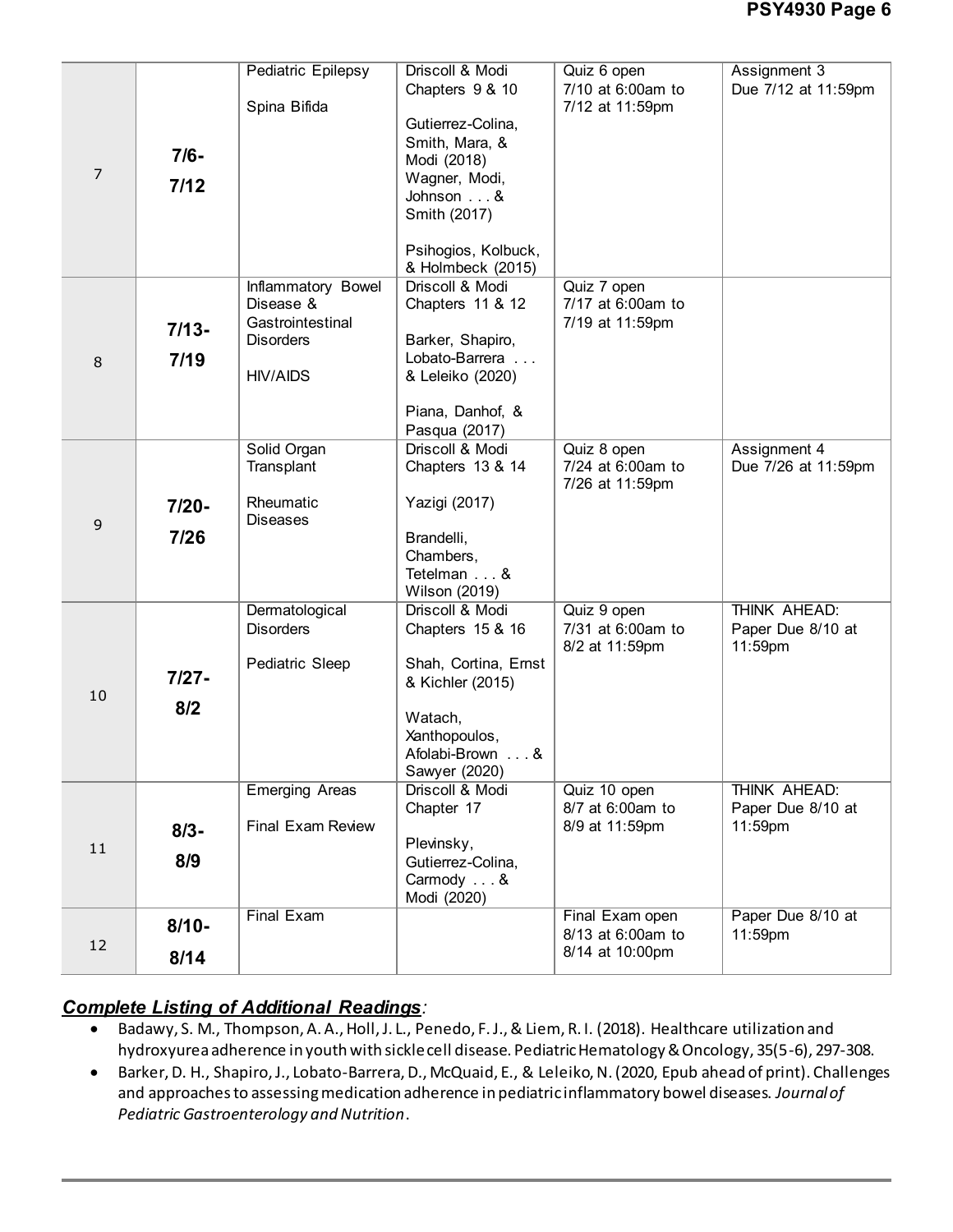- x Brandelli, Y. N., Chambers, C. T., Tutelman, P R., Stinson, J. N., Huber, A. M., & Wilson, J. P. (2019). Parent pain cognitions and treatment adherence in juvenile idiopathic arthritis. *Journal of Pediatric Psychology, 44*(9), 1111-1119.
- x Gray, W. N., Netz, M., McConville, A., Fedele, D., Wagoner, S. T., Schaefer, M. R. (2018). *Pediatric Pulmonology, 53,* 668-684.
- x Gutierrez-Colina, A. M., Smith, A. W., Mara, C. A., & Modi, A. C. (2018). Adherence barriers in pediatric epilepsy: From toddlers to young adults. *Epilepsy & Behavior, 80*, 229-234.
- x Hommel, K. A., Rausch, J., Towner, E. K., Schall, J., Maqbool, A., Mascarenhas, M., & Stall ings, V. (2019). Adherence to nutritional supplementation in cystic fibrosis. *Journal of Pediatric Nursing, 47*, 18-22.
- x Manworren, R. C. B. & Stinson, J. (2016). Pediatric pain measurement, assessment, and evaluation. *Seminars in Pediatric Neurology, 23*, 189-200.
- x Modi, A. C., Pai, A. L., Hommel, K. A., Hood, K. K., Cortina, D., Hilliard, M., Guilfoyle, S. M., Gray, W., & Drotar, D. (2012). Pediatric Self-management: A framework for research, practice, and policy. *Pediatrics, 129*(2), 4473 e485.
- Morrison, C. F., Martsolf, D. M., Wehrkamp, N., Tehan, R., & Pai, T. L. H. (2017). Medication adherence in hematopoietic stem cell transplantation: A review of the literature. *Biology of Blood and Marrow Transplantation, 23*, 562-568.
- Piana, C., Danhof, M., & Pasqua O, D. (2017). Impact of disease, drug and patient adherence on the effectiveness of antiviral therapy in pediatric HIV. *Expert Opinion on Drug Metabolism & Toxicology, 13*(5), 497- 511.
- x Plevinsky, J. M., Gutierrez-Colina, A. M., Carmody, J. K., Hommel, K. A., Crosby, L. E., McGrady, M. E., Pai, A. L. H., Ramsey, R. R., & Modi, A. C. (2020) Patient-reported outcomes for pediatric adherence and selfmanagement: A systematic review. *Journal of Pediatric Psychology, 45*(3), 340-357.
- x Psihogios, A. M., Kolbuck, V., & Holmbeck, G. N. (2015). Condition self-management in pediatric spina bifida: A longitudinal investigation of medical adherence, responsibility-sharing, and independence skills. *Journal of Pediatric Psychology, 40*(8), 790-803.
- Quittner, A. L., Modi, A. C., Lemanek, K. L., Levers-Landis, C. E., & Rapoff, M. A. (2008). Evidence-based assessment of adherence to medical treatments in pediatric psychology. *Journal of Pediatric Psychology, 33*(9), 916-936.
- x Rahelic, V., Glabska, D., Guzek, D., Pavic, E., Rumora Samarin, I. R., Bogdanic, A., Spehar Uroic, A., Rojnic Putarek, N., & Krnic, N. (2020, Epub ahead of print). Role of parents in body mass reduction in children with obesity—adherence and success of 1-year participation in an intervention program. *Medicina, 56,* 168.
- Vandermorris, A., Sampson, L., & Korenblum, C. (2020, Epub ahead of print). Promoting adherence in adolescents and young adults with cancer to optimize outcomes: A developmentally oriented narrative review. Pediatric Blood & Cancer, 67:e28128.
- x Wagner,J. L., Modi, A. C., Johnson, E. K., Shegog, R., Escoffery, C., Bamps, Y., Austin, J K., Schultz, R. J., MapelLentz, S., & Smith, G. (2017). Self-management interventions in pediatric epilepsy: What is the level of evidence? *Epilepsia, 58*(5), 743-754.
- x Shah, K. N., Cortina, S., Ernst, M. M., & Kichler, J. C. (2015). Psoriasis in childhood: Effective strategies to improve treatment adherence. *Psoriasis: Target and Therapy 5*, 43-54.
- x Watach, A. J., Xanthopoulos, M. S., Afolabi-Brown, O., Saconi, B., Fox, K. A., Oiu, M., & Sawyer, A. M. (2020, Epub ahead of print). Positive airway pressure adherence in pediatric obstructive sleep apnea: A systematic scoping review. Sleep Medicine Reviews, 51:101273.
- x Westen, S. C., Warnick, J. L., Albanese-O'Neill, A., Schatz, D. A., Haller, M. J., Entessari, M., & Janicke, D. M. (2019). Objectively measured adherence in adolescents with type 1 diabetes on multiple daily injections and insulin pump therapy. *Journal of Pediatric Psychology, 44*(1), 21-31.
- x Yazigi, N. A. (2017). Adherence and the pediatric transplant patient. *Seminars in Pediatric Surgery, 26*, 267-271.

# **Course Materials and Technology**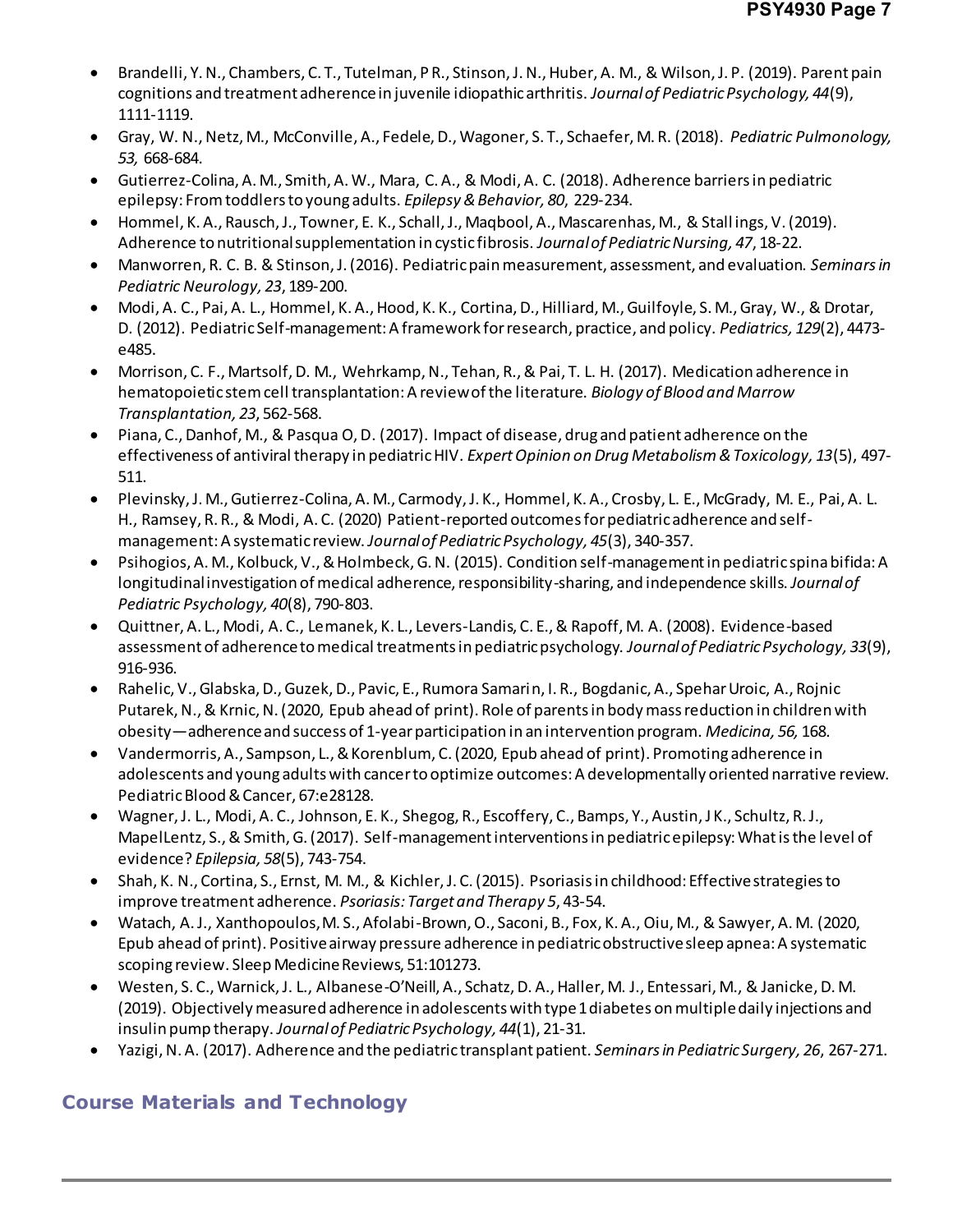**1.** *Required Textbook***:** Modi, A. C., & Driscoll, K.A. (2020). *Adherence and Self-Management in Pediatric Populations*. (1st Edition). London: Elsevier Inc. ISBN # 978-0-12-816000-8

This text has been ordered through the UF Text Adoption service and should be available at the bookstore. Electronic (e.g., Kindle or e-text) copies may also be available for purchase online.

- 2. *Additional readings:* Assigned readings, as listed above, will be available for download on the course website for use with Adobe Acrobat Reader.
- 3. *Electronic Device*: Given this is an online course, an electronic device with internet and E-Learning capabilities is required. Please contact the UF Computer Help Desk (contact information below) if you have questions or concerns regarding your device's capabilities.
- 4. *E-Learning*: E-Learning is the course management system that you will use for this course. E-Learning is accessed by using your Gatorlink account name and password at elearning.ufl.edu. There are several tutorials and student help links on the E-Learning login site. Quizzes and exams will require use of E-Learning's lock-down browser feature.
- 5. If you have technical questions with your electronic device or the E-Learning website, call the UF Computer Help Desk at 352-392-HELP or send email to helpdesk@ufl.edu. You are responsible for checking your account prior to each class to determine how you should prepare for the upcoming class.

For technical support for this class, please contact the UF Help Desk at:

- Learning-support@ufl.edu
- $\bullet$  (352) 392-HELP select option 2
- https://lss.at.ufl.edu/help.shtml

# **Academic Requirements and Grading**

Please review the section titled "The Respondus LockDown Browser and HonorLock Proctoring Services" above for detailed information about system requirements during quizzes and exams.

## **Quizzes:**

There will be ten quizzes in this course, each will be worth 2% (for a total of 20%) of the final grade. Quizzes will be administered during a specific open period on E-Learning using The Respondus Lockdown Browser. Quizzes must be submitted prior to the end of the open period. The format of quizzes will be multiple choice and/or free response. There will be no make-up quizzes, except for documented medical reasons (i.e., physician note); other documented emergencies may or may not be approved pending decision by the instructor. If you miss a quiz, you will receive a score of zero on that quiz. Quizzes will not be cumulative and will cover material from readings, lectures, assignments, and discussions during the week they are assigned. Quizzes not completed during the open period or missed due to unexcused absences will be given a zero. Quizzes are closed book, to be completed independently, and no notes are allowed.

# **Exams:**

There will be two exams in this course, each will be worth 25% (for a total of 50%) of the final grade. Exams will be administered during a specified open period on E-Learning using HonorLock Proctoring Services. Exams must be submitted prior to the end of the open period. The format of exams will be multiple choice and free response. There will be no make-up exams, except for documented medical reasons (i.e., physician note); other documented emergencies may or may not be approved pending decision by the instructor. If you miss an exam, you will receive a score of zero on that exam. Students who are unable to complete either exam on the date/time specified may request arrangements to take the exam early, pending approval by the instructor. Such requests should be submitted in writing to the instructor as early as possible in the semester; these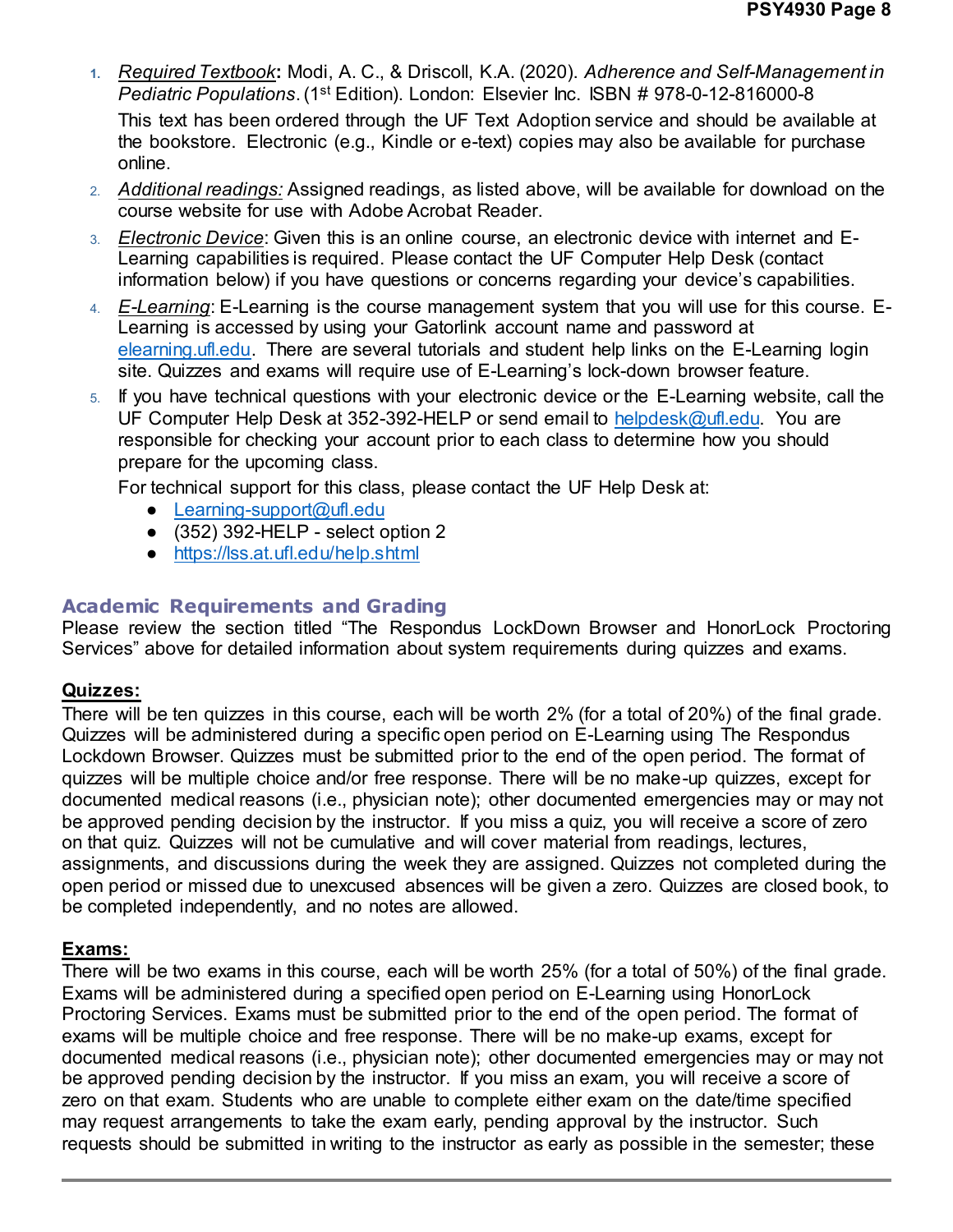arrangements must be made early in the semester or they will not be considered. Exams will not be cumulative and will cover material from readings, lectures, assignments, quizzes, and discussions. Exams are closed book, to be completed independently, and no notes are allowed.

## **Assignments Submitted to E-Learning:**

There will be four assignments in this course. Assignments will vary in nature; for example, they will include online discussion board posts or follow-up work that reflects application of readings and course lectures. Detailed instructions for each assignment will be provided in E-Learning. These assignments will each be worth 5% of your grade (for a total of 20%) of the final grade.

## **Paper Submitted to E-Learning:**

There will be one paper required in this course. This paper will be worth 10% of the final grade. Instructions are presented below and will be provided in E-Learning. The paper will be submitted electronically via E-Learning as an assignment. Papers are to be 4 to 6 pages in length (as specified below), double spaced, 12-point font, with 1-inch margins.

## *Paper Instructions*:

Choose one of the common pediatric chronic illnesses covered in this course. Based on what you learn about this disease, via lecture, textbook, and additional reading content, your goals are to: 1) Briefly describe the disease and the importance of disease-specific adherence and self-

- management. [.5 to 1 page]
- 2) Discuss potential barriers to adherence and self-management. [.5 to 1 page]

3) Describe how the assessment methods addressed in the course measure these disease-specific barriers to adherence. If the assessment of barriers is not addressed in the content covered, describe a hypothetical questionnaire you could create to measure these barriers. If the measurement of barriers is addressed, describe how you could strengthen the described questionnaire(s) to expand upon measurement of these barriers. [1 to 1.5 pages]

4) Describe how the intervention methods addressed in the course could address and treat these disease-specific barriers to adherence. You may cite current interventions, and/or describe hypothetical interventions you think may be beneficial to improve treatment adherence. [1 to 1.5 pages]

5) Be sure to discuss how you would measure improvement of adherence (i.e., how would you know someone improved? Think about both psychological and physical health outcomes). Discuss the potential use of patient-reported outcomes measurement. [1 page]

| Snapsnot view.     |                            |                  |
|--------------------|----------------------------|------------------|
| Requirement        | Number Throughout Semester | % of Final Grade |
| <b>Exams</b>       | $\mathbf 2$                | 50%              |
| <b>Quizzes</b>     | 10                         | 20%              |
| <b>Assignments</b> | $\overline{\mathbf{4}}$    | 20%              |
| <b>Paper</b>       | 1                          | 10%              |
| <b>Total</b>       |                            | 100%             |

# **Grading**

*Snapshot View:*

*Detailed View:*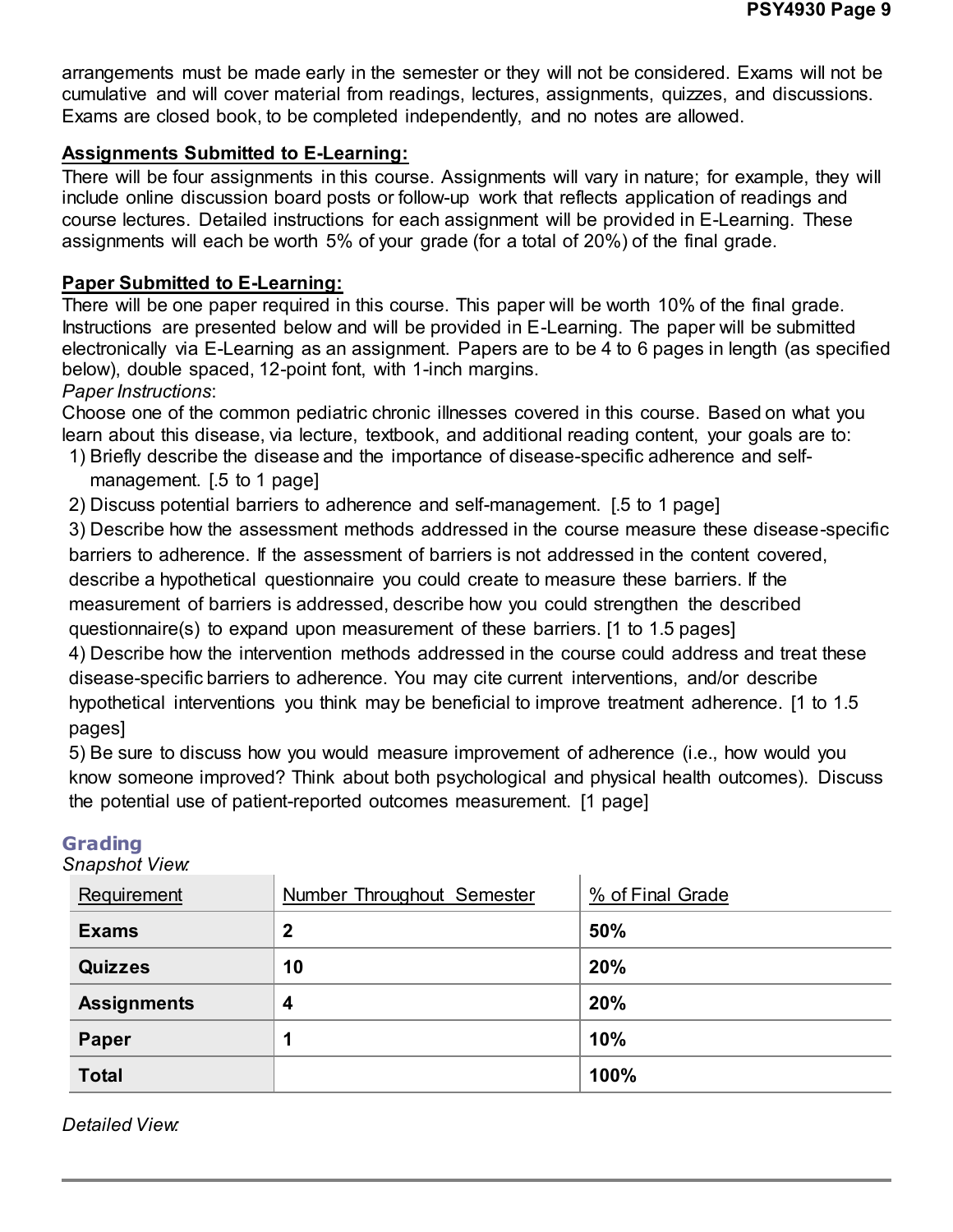| Requirement         |                                                                                                                                                           | Open Period                                            | <b>Total Points (% of Final</b><br>Grade) |
|---------------------|-----------------------------------------------------------------------------------------------------------------------------------------------------------|--------------------------------------------------------|-------------------------------------------|
| Exams               | Exams will be closed<br>note, administered on E-<br>Learning during the<br>specified open window.<br><b>HonorLock Proctoring</b><br>Services is required. |                                                        | 50%                                       |
| <b>Midterm Exam</b> |                                                                                                                                                           | Midterm Exam open 6/18 at<br>6:00am to 6/19 at 10:00pm | 25%                                       |
| <b>Final Exam</b>   |                                                                                                                                                           | Final Exam open 8/13 at<br>6:00am to 8/14 at 10:00pm   | 25%                                       |
| Quizzes             | Quizzes will be closed<br>note, administered on E-<br>Learning during the<br>specified open window.<br>Respondus LockDown<br>Browser is required.         |                                                        | 20%                                       |
| Quiz 1              |                                                                                                                                                           | Quiz 1 open<br>5/15 at 6:00am to 5/17 at<br>11:59pm    | 2%                                        |
| Quiz 2              |                                                                                                                                                           | Quiz 2 open<br>5/22 at 6:00am to 5/24 at<br>11:59pm    | 2%                                        |
| Quiz 3              |                                                                                                                                                           | Quiz 3 open<br>5/29 at 6:00am to 5/31 at<br>11:59pm    | 2%                                        |
| Quiz 4              |                                                                                                                                                           | Quiz 4 open<br>6/5 at 6:00am to 6/7 at<br>11:59pm      | 2%                                        |
| Quiz 5              |                                                                                                                                                           | Quiz 5 open<br>6/12 at 6:00am to 6/14 at<br>11:59pm    | 2%                                        |
| Quiz 6              |                                                                                                                                                           | Quiz 6 open<br>7/10 at 6:00am to 7/12 at<br>11:59pm    | 2%                                        |
| Quiz 7              |                                                                                                                                                           | Quiz 7 open<br>7/17 at 6:00am to 7/19 at<br>11:59pm    | 2%                                        |
| Quiz 8              |                                                                                                                                                           | Quiz 8 open<br>7/24 at 6:00am to 7/26 at<br>11:59pm    | 2%                                        |
| Quiz 9              |                                                                                                                                                           | Quiz 9 open<br>7/31 at 6:00am to<br>8/2 at 11:59pm     | 2%                                        |
| Quiz 10             |                                                                                                                                                           | Quiz 10 open<br>8/7 at 6:00am to<br>8/9 at 11:59pm     | 2%                                        |
| <b>Assignments</b>  | Assignments are to be<br>submitted in E-Learning.                                                                                                         |                                                        | 20%                                       |
| <b>Assignment 1</b> |                                                                                                                                                           | Assignment 1<br>Due 5/24 at 11:59pm                    | 5%                                        |
| <b>Assignment 2</b> |                                                                                                                                                           | Assignment 2<br>Due 6/7 at 11:59pm                     | 5%                                        |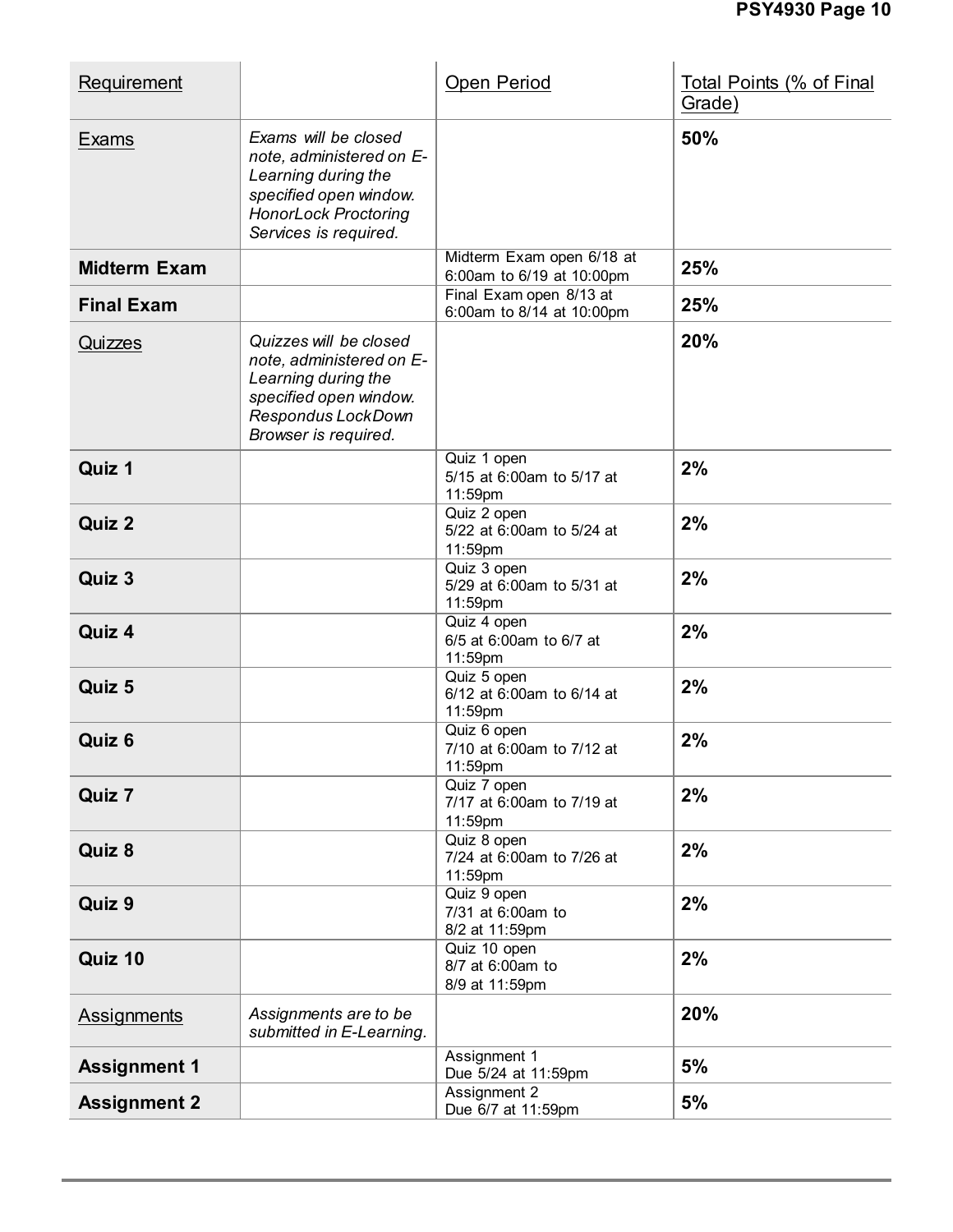| <b>Assignment 3</b> |                                            | Assignment 3<br>Due 7/12 at 11:59pm | 5%   |
|---------------------|--------------------------------------------|-------------------------------------|------|
| <b>Assignment 4</b> |                                            | Assignment 4<br>Due 7/26 at 11:59pm | 5%   |
| Paper               | Paper is to be submitted<br>in E-Learning. |                                     | 10%  |
| Paper               |                                            | Paper Due 8/10 at<br>$11:59$ pm     | 10%  |
| <b>Total</b>        |                                            |                                     | 100% |

### **Point system used (i.e., how do course percentage points translate into letter grades).**

Example:

| Points          | $93 -$ | $90 -$ | $87 -$ | 83- | $80-$ | 77. | 73- | $70-$ | 67- | 63- | 60- | <b>Below</b> |
|-----------------|--------|--------|--------|-----|-------|-----|-----|-------|-----|-----|-----|--------------|
| earned          | 100    | 92     | 89     | 86  | 82    | 70  | 76  | 72    | 69  | 66  | 62  | 60           |
| Letter<br>Grade |        |        | n.     | D   | $B -$ |     |     | U-    |     |     |     |              |

**Please be aware that a C- is not an acceptable grade for the Bachelor of Health Science Program. A minimum grade of C is required for general education course credit.**

| Letter<br>Grad<br>e          | A          | A-  | B+       | B       | B-  | C+       | C       | $C-$ | D+       | ע       | D-  | Е                            | W   |                               | N<br>G | S- |
|------------------------------|------------|-----|----------|---------|-----|----------|---------|------|----------|---------|-----|------------------------------|-----|-------------------------------|--------|----|
| Grad<br>e<br>Point<br>c<br>G | $-4.$<br>υ | 3.6 | 3.3<br>3 | 3.<br>ν | 2.6 | 2.3<br>3 | 2.<br>0 | 1.6  | 1.3<br>3 | п.<br>0 | 0.6 | $\overline{\mathbf{0}}$<br>0 | 0.0 | $\overline{\phantom{0}}$<br>υ | 0.0    | v  |

### **More information on UF grading policy may be found at:**

**http://gradcatalog.ufl.edu/content.php?catoid=10&navoid=2020#grades**

## **Policies**

## Quiz and Exam Policy:

There will be ten quizzes and two exams in this course. Quizzes and exams may consist of multiple choice and/or free response questions. Exams focus on the course content covered since the previous exam; that is, exams will not be cumulative. However, application of material in the Final Exam will require a broad knowledge of concepts learned from the beginning of the course. Each quiz is worth 2% of your grade. Each exam 25% of your grade. Quizzes and exams are closed-book and no notes will be allowed. All quizzes and exams must be completed during the scheduled time, via E-Learning, using Respondus Lockdown Browser (quizzes) and HonorLock Proctoring Services (exams). Please see detailed guidelines and policies above.

## Policy Related to Make up Exams or Other Work:

You are expected you to complete all course readings, assignments, and quizzes/exams. You are expected to view all course lectures. Personal issues with respect to fulfillment of course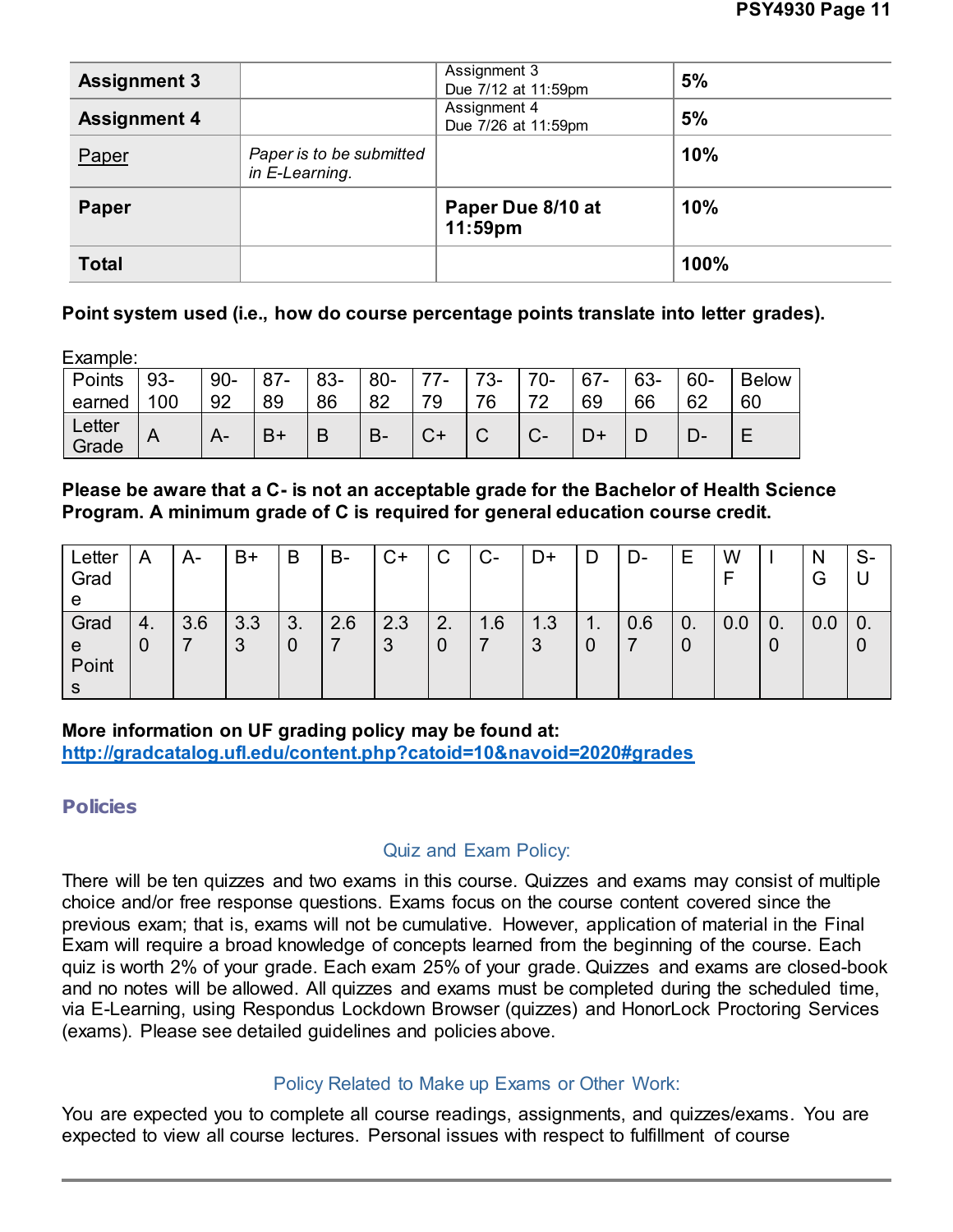requirements will be handled on an individual basis. If you must miss an exam because of a foreseeable conflict (i.e., professional conference, athletic competition, religious observance, etc.) you are expected to notify the instructor immediately to set-up alternative arrangements *prior* to the exam date. If a student misses an exam due to an illness or medical emergency, they will be required to provide a statement from their healthcare provider documenting the illness or medical emergency. A make-up exam will be provided the first day the student returns to their normal class schedule or at the earliest convenience of the instructor. Requirements for make-up exams, assignments, and other work in this course are consistent with university policies that can be found in the online catalog at: https://catalog.ufl.edu/ugrad/current/regulations/info/attendance.aspx.

Please note all faculty are bound by the UF policy for excused absences. For information regarding the UF Attendance Policy see the Registrar website for additional details: https://catalog.ufl.edu/ugrad/current/regulations/info/attendance.aspx

Excused absences must be consistent with university policies in the Graduate Catalog (http://gradcatalog.ufl.edu/content.php?catoid=10&navoid=2020#attendance) and require appropriate documentation. Additional information can be found here: https://catalog.ufl.edu/ugrad/current/regulations/info/attendance.aspx

#### Reporting illnesses and family emergencies:

In the event you experience an unexpected illness, family, or otherwise personal emergency please notify us immediately to set-up alternative arrangements.

The UF Religious Holidays Policy is available at: https://catalog.ufl.edu/ugrad/current/regulations/info/attendance.aspx#religious

For University of Florida **s**tudents, the following guidelines apply:

- Students, upon prior notification to their instructors, shall be excused from class or other scheduled academic activity to observe a religious holy day of their faith.
- Students shall be permitted a reasonable amount of time to make up the material or activities covered in their absence.
- Students shall not be penalized due to absence from class or other scheduled academic activity because of religious observances.

Any requests for make-ups due to technical issues MUST be accompanied by the ticket number received from LSS when the problem was reported to them. The ticket number will document the time and date of the problem. You MUST e-mail me within 24 hours of the technical difficulty if you wish to request a make-up.

### Policy Related to Required Class Attendance:

You are required to participate fully in the course modules by consuming the content provided, completing quizzes and exams when available, and submitting assignments by their due dates online. Students must monitor E-Learning for posted announcements and course updates. Participation (viewing of course lectures, participating in online discussion posts) is considered an integral part of the learning experience. Lectures and/or discussion posts will include valuable material covered in the examinations that is not otherwise covered in the textbook. If you have any difficulty in completing any portion of the course, please alert the instructor as soon as possible.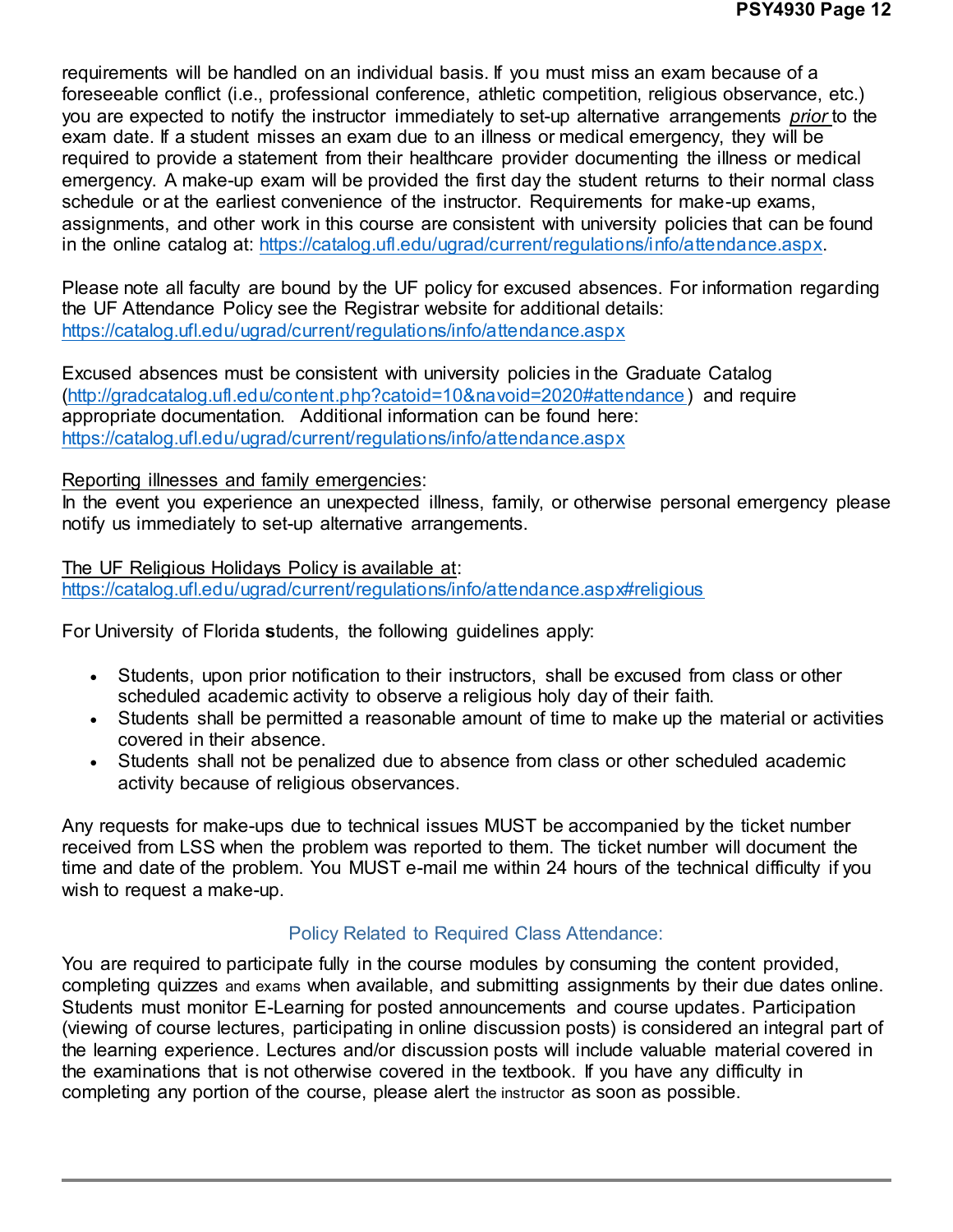Please note all faculty are bound by the UF policy for excused absences. For information regarding the UF Attendance Policy see the Registrar website for additional details: https://catalog.ufl.edu/ugrad/current/regulations/info/attendance.aspx

Requirements for class attendance and make-up exams, assignments, and other work in this course are consistent with university policies that can be found in the online catalog at: https://catalog.ufl.edu/ugrad/current/regulations/info/attendance.aspx.

## **Student Expectations, Roles, and Opportunities for Input**

### Expectations Regarding Course Behavior:

- Students are expected to monitor E-Learning for class announcements, changes to the course schedule, or other updates.
- Use of The Respondus LockDown Browser will be required for all graded quizzes in this course. Use of HonorLock Proctoring Services will be required for all graded exams in this course. Please see details below for requirements to use these services. It is important that you plan ahead to ensure you have met all system and technology requirements to successfully use these services prior to quiz and exam deadlines.
- Laptop, Cell Phone, and Newspaper Policy: Given that class lectures are available online, laptops will be allowed as part of course participation. Assignments are expected to be completed independently (that means, without any help from peers or others). Your cooperation is appreciated.

## Academic Integrity:

Students are expected to act in accordance with the University of Florida policy on academic integrity. As a student at the University of Florida, you have committed yourself to uphold the Honor Code, which includes the following pledge:

"We, the members of the University of Florida community, pledge to hold ourselves and our peers to the highest standards of honesty and integrity."

You are expected to exhibit behavior consistent with this commitment to the UF academic community, and on all work submitted for credit at the University of Florida, the following pledge is either required or implied:

"On my honor, I have neither given nor received unauthorized aid in doing this assignment."

It is your individual responsibility to know and comply with all university policies and procedures regarding academic integrity and the Student Honor Code. Violations of the Honor Code at the University of Florida will not be tolerated. Violations will be reported to the Dean of Students Office for consideration of disciplinary action. For additional information regarding Academic Integrity, please see Student Conduct and Honor Code or the Graduate Student Website for additional details:

https://www.dso.ufl.edu/sccr/process/student-conduct-honor-code/ http://gradschool.ufl.edu/students/introduction.html

Please remember cheating, lying, misrepresentation, or plagiarism in any form is unacceptable and inexcusable behavior.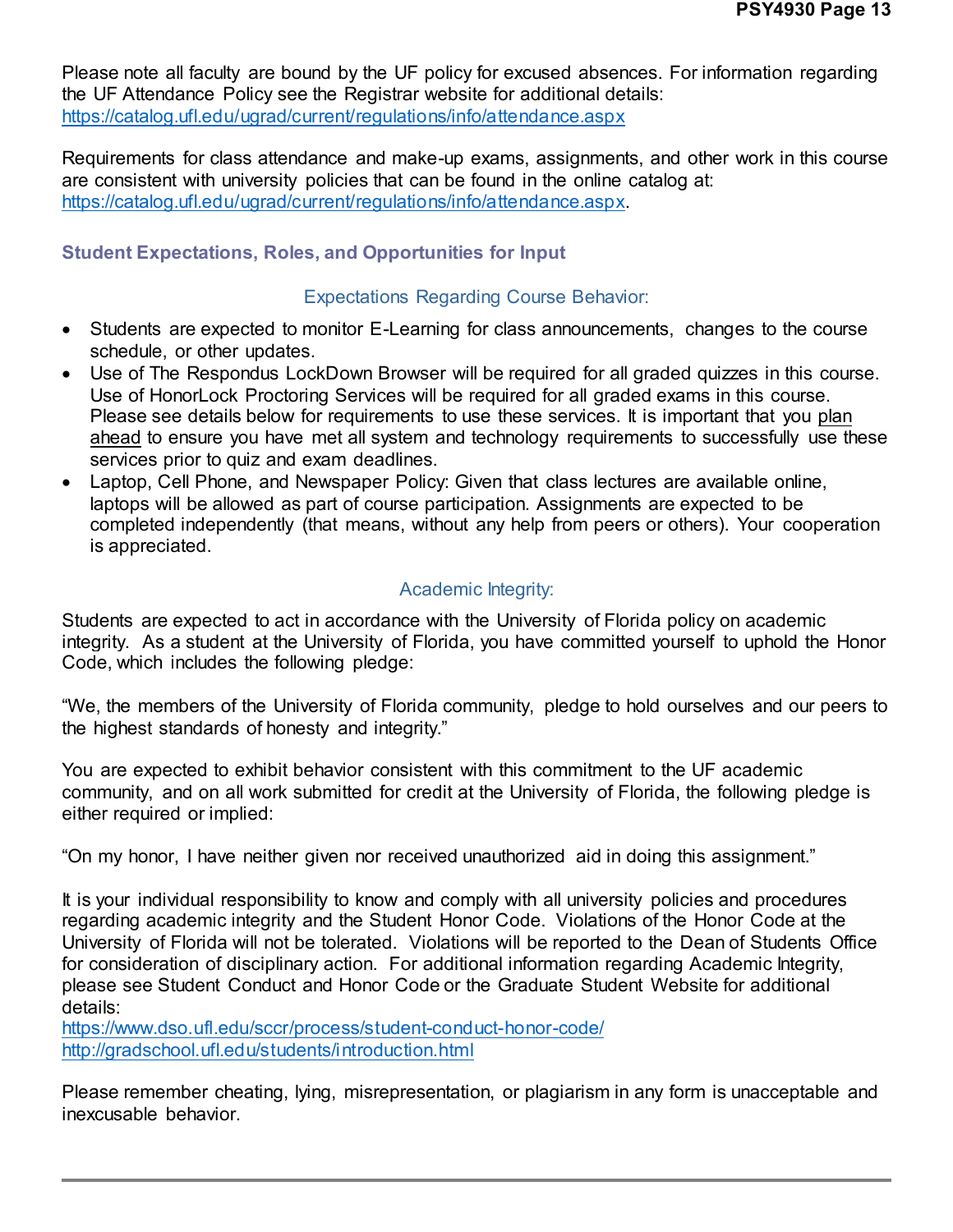### Communication Guidelines

Students are expected to engage in respectful communication with the instructor and other classmates during class an on online platforms (email, E-Learning, etc.). Please view the Netiquette Guidelines here:

http://teach.ufl.edu/wp-content/uploads/2012/08/NetiquetteGuideforOnlineCourses.pdf

### Software Use

All faculty, staff, and students of the University are required and expected to obey the laws and legal agreements governing software use. Failure to do so can lead to monetary damages and/or criminal penalties for the individual violator. Because such violations are also against University policies and rules, disciplinary action will be taken as appropriate. We, the members of the University of Florida community, pledge to uphold ourselves and our peers to the highest standards of honesty and integrity.

## Student Privacy

There are federal laws protecting your privacy with regards to grades earned in courses and on individual assignments. For more information, please see: http://registrar.ufl.edu/catalog0910/policies/regulationferpa.html

## Online Faculty Course Evaluation Process:

Students are expected to provide professional and respectful feedback on the quality of instruction in this course by completing course evaluations online via GatorEvals. Guidance on how to give feedback in a professional and respectful manner is available

at https://gatorevals.aa.ufl.edu/students/. Students will be notified when the evaluation period opens, and can complete evaluations through the email they receive from GatorEvals, in their E-Learning course menu under GatorEvals, or via https://ufl.bluera.com/ufl/. Summaries of course evaluation results are available to students at https://gatorevals.aa.ufl.edu/public-results/.

Policy Related To Guests Attending Class:

Only registered students are permitted to view course content on E-Learning.

Only registered students are permitted to attend class. However, we recognize that students who are caretakers may face occasional unexpected challenges creating attendance

barriers. Therefore, by exception, a department chair or his or her designee (e.g., instructors) may grant a student permission to bring a guest(s) for a total of two class sessions per semester. This is two sessions total across all courses. No further extensions will be granted. Please note that guests are not permitted to attend either cadaver or wet labs. Students are responsible for course material regardless of attendance. For additional information, please review the Classroom Guests of Students policy in its entirety. Link to full policy:

http://facstaff.phhp.ufl.edu/services/resourceguide/getstarted.htm

**Support Services**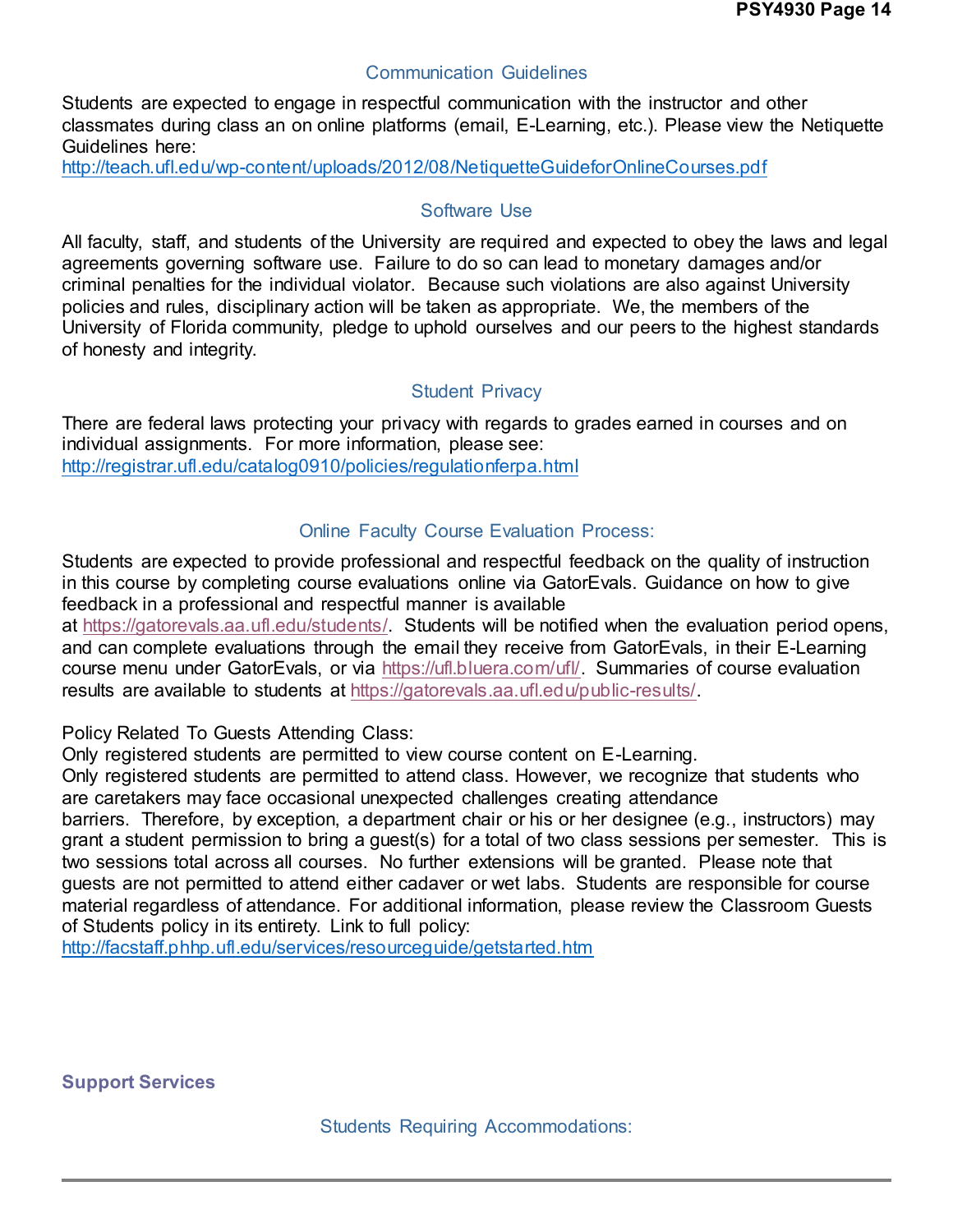If you require classroom accommodation because of a disability, it is strongly recommended you register with the Dean of Students Office http://www.dso.ufl.edu within the first week of class or as soon as you believe you might be eligible for accommodations. The Dean of Students Office will provide documentation of accommodations to you, which you must then give to me as the instructor of the course to receive accommodations. Please do this as soon as possible after you receive the letter. Students with disabilities should follow this procedure as early as possible in the semester. The College is committed to providing reasonable accommodations to assist students in their coursework.

### Counseling and Student Health:

Students sometimes experience stress from academic expectations and/or personal and interpersonal issues that may interfere with their academic performance. If you find yourself facing issues that have the potential to or are already negatively affecting your coursework, you are encouraged to talk with an instructor and/or seek help through University resources available to you.

- The Counseling and Wellness Center 352-392-1575 offers a variety of support services such as psychological assessment and intervention and assistance for math and test anxiety. Visit their web site for more information: http://www.counseling.ufl.edu. Online and in person assistance is available.
- You Matter We Care website: http://www.umatter.ufl.edu/. If you are feeling overwhelmed or stressed, you can reach out for help through the You Matter We Care website, which is staffed by Dean of Students and Counseling Center personnel.
- The Student Health Care Center at Shands is a satellite clinic of the main Student Health Care Center located on Fletcher Drive on campus. Student Health at Shands offers a variety of clinical services. The clinic is located on the second floor of the Dental Tower in the Health Science Center. For more information, contact the clinic at 392-0627 or check out the web site at: https://shcc.ufl.edu/
- Crisis intervention is always available 24/7 from: Alachua County Crisis Center: (352) 264-6789 http://www.alachuacounty.us/DEPTS/CSS/CRISISCENTER/Pages/CrisisCenter.aspx

Do not wait until you reach a crisis to come in and talk with us. We have helped many students through stressful situations impacting their academic performance. You are not alone so do not be afraid to ask for assistance.

### Inclusive Learning Environment:

Public health and health professions are based on the belief in human dignity and on respect for the individual. As we share our personal beliefs inside or outside of the classroom, it is always with the understanding that we value and respect diversity of background, experience, and opinion, where every individual feels valued. We believe in, and promote, openness and tolerance of differences in ethnicity and culture, and we respect differing personal, spiritual, religious and political values. We further believe that celebrating such diversity enriches the quality of the educational experiences we provide our students and enhances our own personal and professional relationships. We embrace The University of Florida's Non-Discrimination Policy, which reads, "The University shall actively promote equal opportunity policies and practices conforming to laws against discrimination. The University is committed to non-discrimination with respect to race, creed, color, religion, age, disability, sex, sexual orientation, gender identity and expression, marital status, national origin, political opinions or affiliations, genetic information and veteran status as protected under the